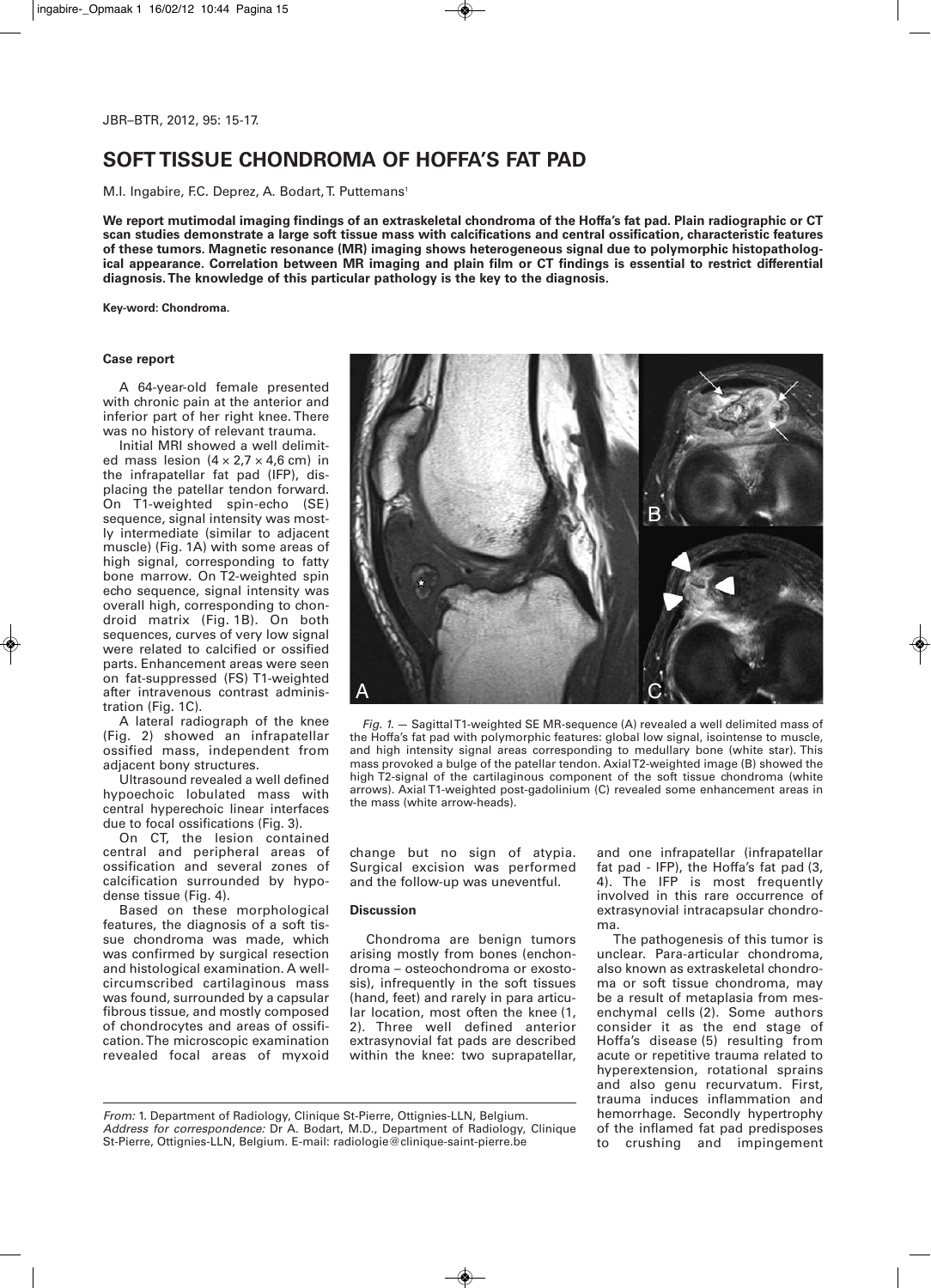

*Fig. 2.* — Lateral radiograph of the knee well demonstrated arc-like calcifications and ossified areas (black arrow-heads) in the infrapatellar fat pad, corresponding to variable endochondral ossification predominant in the central areas of the lobulated mass.



*Fig. 3.* — Ultrasound showed a well delineated hypoechoic tissue corresponding to the cartilaginous component of the soft tissue chondroma, with peripheral and central hyperechoic areas due to peripheral calcifications and central focal ossification (white arrows) observed on radiographic image (Fig. 2).

between the tibia and femur. Fat pad impingement may also occur in absence of prior trauma. At chronic stage, the hypertrophied fat pad is colonized by fibrous tissue which may be transformed into fibrocartilagous tissue. At MRI, soft tissue chondroma may show enhancement after gadolinium IV injection, probably linked to chronic inflammatory mechanisms. Enhancement does not imply malignant transformation.

Histologically, soft tissue chondroma appears as a lobulated mass of hyaline cartilage with variable endochondral ossification (mature trabecular bone) in the central areas. Fibrocartilage, myxoid areas and fibroadipose tissue are equally observed in variable proportion, accounting for the heterogeneous and variable MR appearance.

The literature describes many IFP tumors or tumor-like lesions such as primary or secondary synovial chondromatosis, synovial sarcoma, para-articular chondroma, Hoffa's syndrome, focal pigmented villonodular synovitis, chondrosarcoma, lipoma, ganglion cysts and hemangioma (4). On isolated MR imaging, differential diagnosis is large. Correlation of MR imaging appearances with plain film (6) or CT findings is essential to delineate the degree of ossification, and to restrict the differential diagnosis to paraarticular chondroma, synovial chondromatosis or synovial chondrosarcoma. Ultrasound is not conclusive for the diagnosis.

Synovial chondromatosis is a non-neoplasic proliferative and metaplastic pathology of synovium, characterized by intra- or extraarticular multiple nodules consisting in chondrocyte clusters with some ossification (7), rather than a single mass. These nodules are not confined to the IFP (popliteal fossa – suprapatellar recess) (2).

Synovial hemangioma is an intraarticular tumour. Fat-pad or soft tissues invasion can occur but without significant mass effect, unlike soft tissue chondroma (3). Phleboliths can be associated but are easily differentiated from chondroma calcifications or ossifications.

Soft tissue chondrosarcoma is extremely rare, arising "de novo" in most of cases: only twelve per cent of all chondrosarcomas are developed in a pre-existing lesion (e.g. soft tissue chondroma or osteochondroma, enchondromatosis (Ollier's disease), fibrous dysplasia, Paget's disease, irradiated bone or synovial<br>chondromatosis) (8). High-grade chondromatosis) (8). tumours show irregular margins. Calcifications of the tumoral matrix may be punctate, flocculent, or have a ring-like pattern, they can be small, or disseminated, dense or subtle (8). Their absence is frequent in aggressive types. Differential diagnosis with benign chondroma is very difficult, most often impossible. Stippled calcifications, irregular, thin or cobweb-like calcifications, rather than regular arciform calcification or